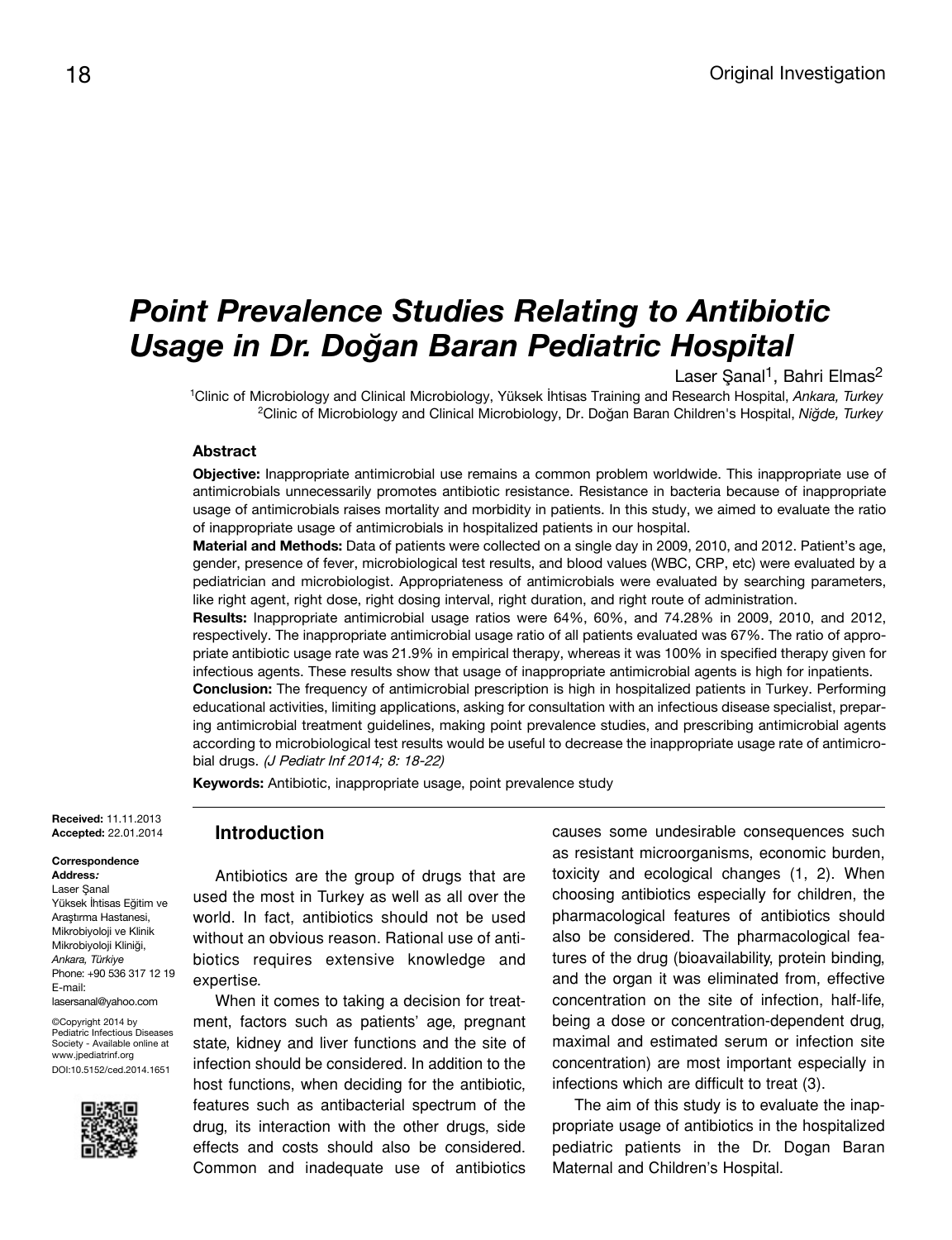## **Material and Methods**

A total of 85 children hospitalized in the Infant 1, Infant 2 and Infant 3 services of our hospital and receiving antibiotic treatment in 2009, 2010 and 2012 were included in our study. 25 patients in 2009, 25 in 2010 and 25 in 2012 were investigated. After recording the name, age, weight, gender information of the patients, the clinicians established initially the provisional diagnosis and then the final diagnosis if there was one. It was searched in patients' files to see if there was request for a culture test or its result and the way of the onset of antibiotics (empiricoriented, prophylactic-oriented) was established. It was recorded down from the nurse's tracking chart whether the patents had fever. Percentages of WBC, neutrophil and lymphocyte, CRP, sedimentation value, stool and complete urine test results were analyzed from the laboratory results of the patients. The patients using antibiotics were evaluated regarding appropriate antibiotic choice, appropriate dose, and appropriate dose range, appropriate duration, based on the criteria of appropriate route of administration by a pediatrician and microbiology consultant. Choice of inappropriate antibiotic was divided into subgroups of redundant use and redundant combination and evaluated this way. Evaluation of the data was based on the Harriet Line Handbook and Nelson Textbook of Pediatrics.

### **Results**

The ages of 85 patients included in this study for three years varied between 10 months and 11 years. 66 of the patients (77.6%) were male, 19 (22.4%) female. Provisional diagnosis and final diagnosis are; bronchopneumonia, otitis, enteritis, urinary tract infection, pyelonephritis, tonsillitis, bronchiolitis, tonsillopharyngitis. 4 patients were asked to provide urine culture with the provisional diagnosis of urinary tract infection; and 3 patients were asked throat culture with the provisional diagnosis of tonsillopharyngitis. In 3 of the 4 patients asked to provide urine culture, significant growth was found. In all of the 33 patients asked to provide throat culture, group A beta hemolytic streptococci growth was found. In preliminary examination of 85 patient, it was established that 52 (61.1%) had fever (above 37.2°C) and that antibiotic was used in the entire patient with fever.

In 57 (67%) out of 85 patients, inappropriate antibiotic use was detected. It was also established that in 42 (49.4%) of 85 patients, redundant antibiotic was started; and in 15 (17.6%) patients, redundant doublet antibiotic combination was used (Table 1). Redundant antibiotic use ratios in 2009, 2010 and 2012 were respectively found as; 64%, 60% and 74.28% (Table 2).

It was established that the antibiotics used were ampisid (28.6%), ampicillin-sulbactam (21.4%), second generation cephalosporins (10.7%), third generation cephalosporins (14.3%), aminoglycosides (21.4%) and flaggy (3.6%). It was observed that antimicrobial treatment was started empirically in 73 patients (85.8%), and was started based on the agent detected in 12 patients (14.2%). It was established that in empirically started treatments, 78.1% of the treatments were not given with the appropriate indications; in treatments, on the other hand, provided in line with the agent detected, 100% appropriate indications were given.

While penicillin was to be sufficient in the treatment 7 of the 12 patients diagnosed with bacterial tonsillopharyngitis, it was established that third generation cephalosporins were used and broad spectrum antibiotics were used redundantly.

In the point prevalence studies, the ratios of redundant use of antibiotics for the years 2009, 2010 and 2012 were respectively established as 44%, 48% and 54.2%. The use of redundant doublet antibiotic combination, on the other hand, for the years 2009, 2010 and 2012 was respectively established as 20%, 12% and 20.08%. The data regarding dose, dose range, duration and route of administration were given in the relevant table (Table 3). Regarding the parameters, while the inappropriate route of administration was 56% in 2009, it dropped to 4% in 2012 and none was detected in 2012.

## **Discussion**

Antibiotic use is very high in Turkey. The antibiotic use between 2001 and 2006 was investigated and it was found that antibiotic consumption in 2005 increased more

| Table 1. Ratio of inappropriate antibiotic use in all hospitals |  |
|-----------------------------------------------------------------|--|
|-----------------------------------------------------------------|--|

|                                     | use   | combination | Redundant Redundant Inappropriate<br>antibiotic<br>use |
|-------------------------------------|-------|-------------|--------------------------------------------------------|
| Number of patients<br>/All patients | 42/85 | 15/85       | 57/85                                                  |
| Patient ratio (%)                   | 49.4  | 17.6        |                                                        |

|                                    | 2009<br>(25 pat.)<br><b>Number</b> | %  | <b>Number</b> | 2010<br>(25 pat.)<br>% | <b>Number</b> | 2012<br>$(35$ pat.)<br>% |
|------------------------------------|------------------------------------|----|---------------|------------------------|---------------|--------------------------|
| Inappropriate<br>antibiotic<br>use | 16                                 | 64 | 15            | 60                     | 26            | 74.28                    |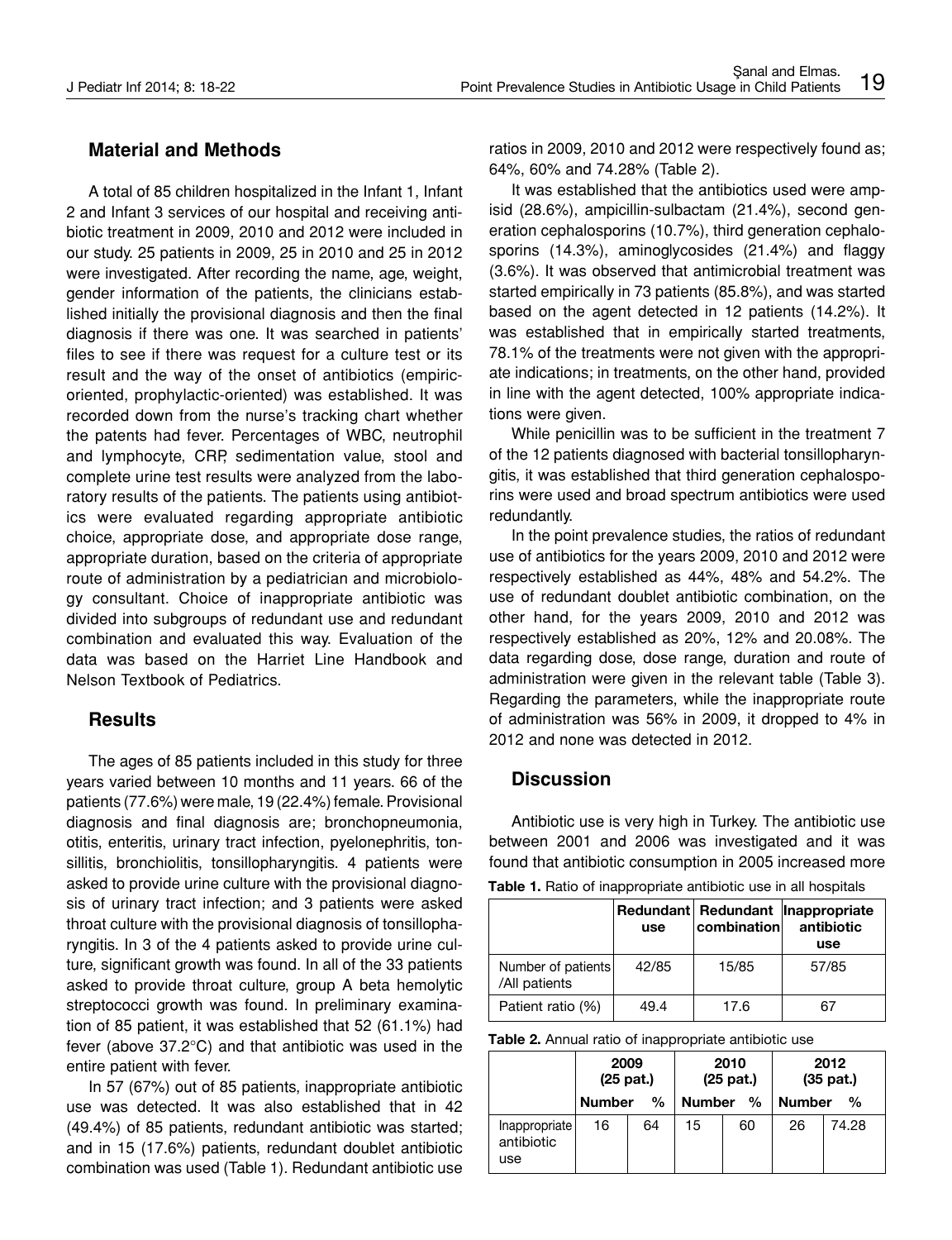| <b>Antibiotic use</b>                                          | 2009<br>$(25$ pat.)<br><b>Number</b> | $\frac{0}{0}$ | 2010 (25 pat.)<br><b>Number</b> | $\%$ | 2012 (25 pat.)<br><b>Number</b> | $\frac{0}{0}$ |
|----------------------------------------------------------------|--------------------------------------|---------------|---------------------------------|------|---------------------------------|---------------|
| Antibiotic is inappropriate (redundant use)                    | 11                                   | 44            | 12                              | 48   | 19                              | 54.2          |
| Antibiotic is inappropriate (redundant<br>doublet combination) | 5                                    | 20            | 3                               | 12   |                                 | 20.08         |
| Inappropriate dose                                             | 5                                    | 20            | 10                              | 40   | 11                              | 31.42         |
| Inappropriate dose range                                       | 6                                    | 24            | 5                               | 20   | 8                               | 22.85         |
| Inappropriate duration                                         | 15                                   | 60            | 13                              | 52   | 25                              | 71.42         |
| Inappropriate way of drug administration                       | 14                                   | 56            |                                 | 4    | $\mathbf 0$                     | 0             |

**Table 3.** Evaluation of antibiotic use in hospitalized patients

than two times than in 2001 (4). IN a study done at Pamukkale University, it was reported that antibiotics were used in 49% of hospitalized patients in 2003, 53% in 2004 and 61% in 2005 (5). In another study carried out at Mustafa Kemal University, it was found that while the antibiotic use was 61.5% in hospitalized patients, inappropriate antibiotic use was 40.5% (6). In a multi-centered study involving 12 pediatric hospitals in Turkey, antibiotic use was found to be 54.6% (7). In another study involving 18 hospitals, it was established that the use of one or more antimicrobial agent in 9471 hospitalized patients was 30.6% (8). Antibiotic use in the Dr. Behçet Uz Pediatric and Surgery Training and Research Hospital was found to be 57.1% (9).

When the prescribing habit of the world market is examined, it is seen that antibiotics are at the top of the drug use list (10). It was found that 36% of the hospitalized patients were prescribed antibiotics in a hospital in Zurich (11). It was concluded in a point prevalence study in Vietnam including 36 hospitals that 5104 (67.4%) of 7571 patients received antibiotic treatment. Inappropriate antibiotic use was established in 1573 of the 5104 patients, which is almost one third of them (12). In a study done in Italy, on the other hand, 511270 antibiotic prescriptions written for 219257 pediatric patients were examined and it was revealed that at least one antibiotic prescription was written for 52.9% of the patients. It was reported that this ratio for children aged 1-2 was 70.4% and for children aged 11 and older 35.8% (13).

Extensive use of antibiotics and as a result the ensuing resistance to antibiotics both in Turkey and in the world has increasingly gone up in the last 25 years and become one of the 10 most important health problems in the world (14-19). Some measures were taken in Turkey with some schemes initiated by the Ministry of Health in Turkey. With this initiation, it was ensured that microbiology experts in hospitals posted limited notices while reporting the antibiogram results, the approval of Experts of Infectious Diseases and Clinical Microbiology for the

use of some group of drugs were required, the functionality of Infection Control Committees increased and antibiotic control teams were set up.

As inappropriate antibiotic use turned out to be high (67%) in our hospital, a meeting with participation of all the physicians was arranged in order to search for such a result. It was eventually established that taking cultures from hospitalized patients was neglected and the physicians became concerned due to time loss as the culture test results came out at least 24 hours later. The ratio of appropriate use antibiotics in treatments aimed at determining the agent in our study was established as 100% and it once again became obvious that culture was crucially important in the diagnosis of infectious diseases.

Furthermore, given the facilities of our hospital, it was stated that the infection occurred because of bacterial or viral causes, most of the necessary tests except culture could be performed in our hospital. Under these circumstances, instead of redundant use of the antibiotic treatment, it was emphasized that it was crucial that families be informed about the treatment and prognosis.

Besides, it was also indicated that the families of outpatient patients did not believe that their children would recover without using antibiotics and they pressurized the doctors about it. Similarly, it was emphasized that a patient not prescribed an antibiotic were inclined to apply immediately to another physician or policlinic and make sure that an antibiotic was prescribed. Apart from that, since some of the patients from country side failed to come for follow-ups and controls regularly and ignore the hygiene rules, it was reported that some doctors ended up writing prescriptions as they were unsure of the treatment. It was found that in the preliminary examination of 52  $(61.1\%)$  of 85 patients, they had fever (above 37.2 $\degree$ C), and an antibiotic was given to all patients with fever; there appeared to be an inclination to prescribe an antibiotic when the patient had fever in the clinic. However, fever is associated with a viral infection that is expected to be healed on its own in children and many other cases.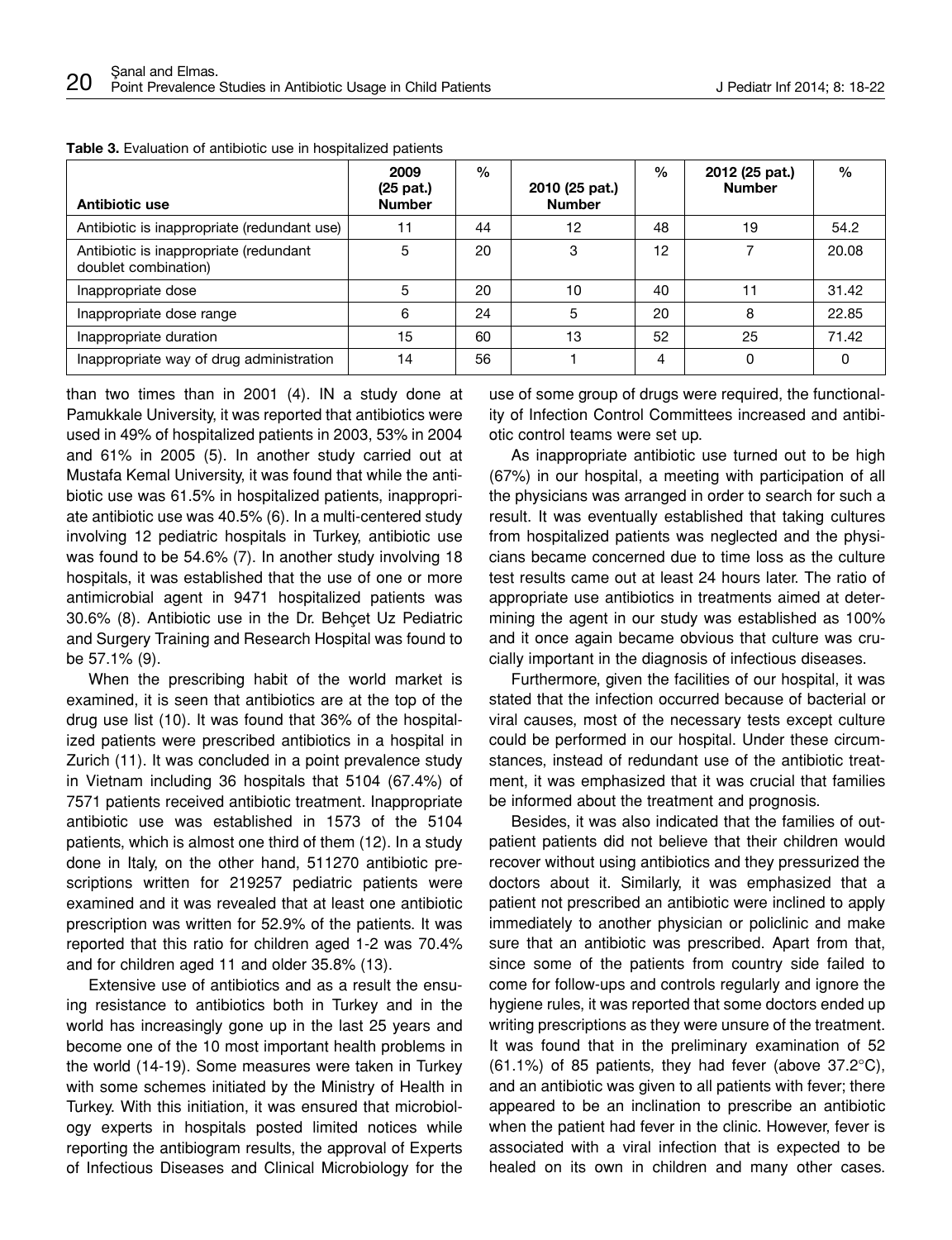Using antibiotics with febrile children is true for the bacterial infections especially likely to create risks. Not only will the inappropriate and excessive use of antibiotics not contribute to the recovery of the patients, it will also lead to the development of bacterial resistance against frequently used empirical antibiotics. This resistance has the risk of causing failure in routine antibiotic treatment of likely infections in the patient in question or other patients (20).

In the light of all these data, it was concluded that no excuse could explain the rationale of redundant and inappropriate antibiotic prescription. It was eventually agreed that the Infection Control Committee would continue their practices of monitoring, inspection, reporting and feedback; furthermore, the ratio of antibiogram of the urine and blood cultures taken in our hospital would be annually reported by the microbiology expert and finally that these data would need to be considered in the future empirical treatments.

## **Conclusion**

It is possible to minimize the development to resistance in antibiotics through rational antibiotic use. In order to do this, both public and physicians should be made more aware through various informing activities and courses, antimicrobial use guide book should be prepared in hospitals and antibiotic use should be implemented in accordance with the protocols and guidelines within the framework of evidence-based medicine and consultation request for infectious diseases should be encouraged. Furthermore, setting up national antimicrobial resistance surveillance systems and inspecting the antibiotic use periodically through point prevalence activities in hospitals will also be beneficial.

**Ethics Committe Approval:** Ethics committee approval was received due to the retrosceptive nature of the study.

**Informed Consent:** Written informed consent was not obtained due to the retrosceptive nature of the study.

Peer-review: Externally peer-reviewed.

**Author Contributions:** Concept - L.Ş., B.E.; Design - L.Ş, B.E.; Supervision - L.Ş.; Funding - L.Ş.; Materials - L.Ş., B.E.; Data Collection and/or Processing - L.Ş., B.E.; Analysis and/or Interpretation - L.Ş., B.E.; Literature Review - L.Ş.; Writing - L.Ş.; Critical Review - L.Ş.

**Conflict of Interest:** No conflict of interest was declared by the authors.

**Financial Disclosure:** The authors declared that this study has received no financial support.

## **References**

- 1. Şardan Çetinkaya Y. Antibiyotik Kontrol Komitesinin İşlevi ve Kontrollü Antibiyotik Kullanımı. Ankem Derg 2004; 18: 56-8.
- 2. Memikoğlu KO. Antibiyotik Tedavisinin Temel İlkeleri. Turk Urol Sem 2010; 1: 211-5.
- 3. Hacımustafaoğlu M. Antibiyotiklerin Farmakolojik Özelliklerinin Akılcı Antibiyotik Kullanımındaki Önemi. Güncel Pediatri 2004;  $2: 15-20.$
- 4. Karabay O. Türkiye'de Antibiyotik Kullanımı ve Direnç Nereye Gidiyor? Ankem Derg 2009; 23: 116-20.
- 5. Saçar S, Toprak Kavas S, Asan A, Hırçın Cenger D, Turgut H. Pamukkale Üniversitesi Tıp Fakültesi hastanesinde Antibiyotik Kullanımına İlişkin Nokta Prevelans Çalışması. Ankem Derg 2006; 20: 217-21.
- 6. Evirgen O, Onlen Y, Ertan O. The intensity of antibiotic usage in the university hospital and the investigation of an inappropriate use of antibiotics. Bratislava Medical Journal 2011; 112: 595-8.
- 7. Ceyhan M, Yildirim I, Ecevit C, et al. Inappropriate antimicrobial use in Turkish pediatric hospitals: a multicenter point prevelance survey. International Journal of Infectious Diseases 2010; 14: 55-61. **[[CrossRef](http://dx.doi.org/10.1016/j.ijid.2009.03.013)]**
- 8. Usluer G, Ozgunes I, Leblebicioglu H. A multicenter point-prevalence study: antimicrobial prescription frequencies in hospitalized patients in Turkey. Ann Clin Microbiol Antimicrob 2005; 4: 16. **[\[CrossRef\]](http://dx.doi.org/10.1186/1476-0711-4-16)**
- 9. Devrim İ, Gülfidan G, Oruç Y, et al. Dr. Behçet Uz Çocuk Hastanesinde Antibiyotik Kullanımına İlişkin Nokta Prevelans Çalışması: 2008 ile 2012 verilerinin karşılaştırılması. J Pediatr Inf 2012; 6: 46-9. **[\[CrossRef\]](http://dx.doi.org/10.5152/ced.2012.11)**
- 10. Eroğlu L, Çalangu S, Tuna R, Ülger İşçi I. Antibiyotikleri Akılcı Kullanıyor muyuz? Ankem Derg 2003; 17: 352-60.
- 11. Potocki M, Goette J, Szucs TD, Nadal D. Prospective survey of antibiotic utilization in pediatric hospitalized patients to identify targets for improvement of prescription. Infection 2003; 31: 398-403.
- 12. Thu TA, Rahman M, Coffin S, Harun-Or-Rashid M, Sakamoto J, Hung NV. Antibiotic use in Vietnamase hospitals: a multicenter point-prevalence study. Am J Infect Control 2012; 40: 840- 4. **[[CrossRef\]](http://dx.doi.org/10.1016/j.ajic.2011.10.020)**
- 13. Resi D, Milandri M, Moro ML. Antibiotic prescriptions in children. J Antimicrob Chemother 2003; 52: 282-6. **[\[CrossRef](http://dx.doi.org/10.1093/jac/dkg302)]**
- 14. Çakır N. Antibiyotik Kullanımı ve Direnç Sorunu. Türkiye Klinikleri 2003; 2: 67-78.
- 15. Guven GS, Uzun O. Principles of good use of antibiotics in hospitals. The Journal of Hospital Infection 2003; 53: 91-6. **[\[CrossRef\]](http://dx.doi.org/10.1053/jhin.2002.1353)**
- 16. Erdeljic V, Francetic I, Macolic Sarinic V, et al. Evaluation of Justification for antibiotic use at the Internal Medicine Clinic of the Clinical Hospital in Zagreb. Acta Med Croatica 2004; 58: 293-9.
- 17. Cusini A, Rampini SK, Bansal V, et al. Different patterns of inappropriate antimicrobial use in surgical and medical units at